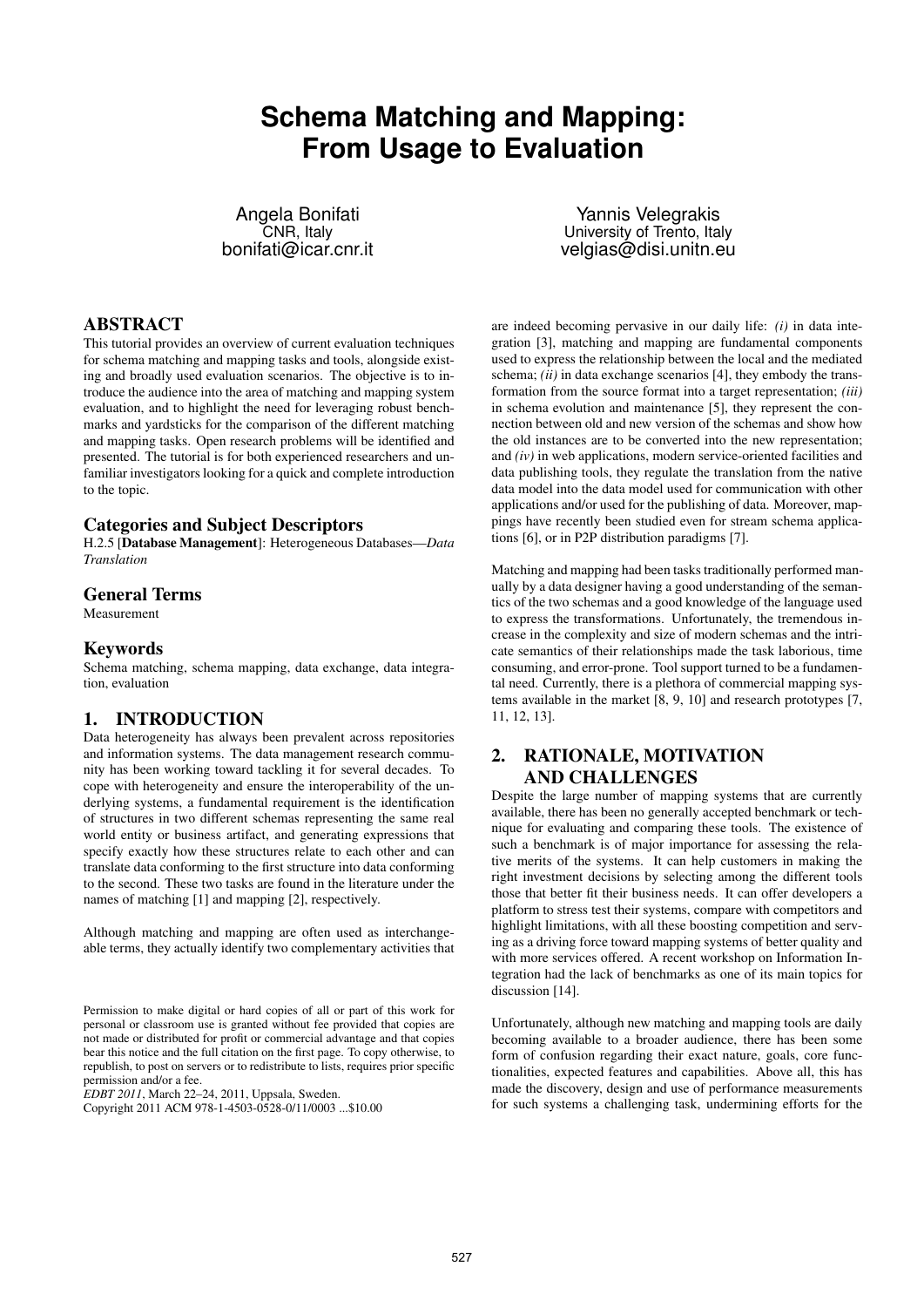creation of a globally accepted benchmark. For instance, it is not clear for a mapping system what is the input language that the mapping designer uses to describe the specifications for the mappings she is willing to design. Such a language can be either as simple as direct 1-1 lines between schema elements, or very complex such as an XSLT script or an XQuery. Any assumption for the input language makes unfair the comparison to other systems that do not operate under such assumption.

Although the scientific literature contains a large number of evaluation metrics that have been proposed at different times, there is no systematic work that consolidates them under one unified framework. For matching systems there is already a respectable amount of work done [15], but for mapping systems, existing efforts toward a systematic design of a benchmark [16, 11] are in their infancy.

The need for design and development of globally accepted comparison standards is becoming more apparent than ever before. Awareness needs to be built among researchers and motivations be given for working toward that direction. On the other hand, researchers and practitioners have to learn to use generally accepted evaluation methods when performing an experiment evaluation of their system against competitors. Before initiating any efforts toward this direction, it is fundamental for the research community to obtain a good understanding of the nature, features, goals and capabilities of matching and mapping systems.

## 3. OBJECTIVES

The objective of this tutorial is three-fold. First, to educate the audience on the roles and functionalities of the matching and mapping systems. It intends to provide a generic overview of the basic principles on which these systems are designed and on the assumptions upon which they are build. The second objective is to provide a list of the expected features for a benchmark for such systems and highlight the reasons that make its design more challenging than other benchmarks such as those of traditional query engines. The final objective is to provide a complete, unified and systematic presentation of all the efforts that have been proposed so far on evaluating the matching and mapping process.

## 4. SCOPE AND DEPTH

The tutorial covers all the concepts of the spectrum of design, development and use of matching and mapping systems. Formal definitions are provided alongside intuitive explanations, to ensure that the audience has the required background. While illustrating schema matching and mapping tasks, the challenging issues involved in the correct evaluation of the existing tools will be highlighted. Metrics that have been proposed in the literature for evaluating the different aspects of matching and mapping will be formally defined, intuitively explained and demonstrated through their application to common matching and mapping tasks. The final goal is to let the different kind of users evaluate the usefulness of the different evaluation criteria and decide which to adopt when evaluating their tools for a specific task at hand. Finally, a detailed list of existing efforts on benchmarking schema matching and mapping tasks will be provided, and for each one, a comprehensive description of its advantages and disadvantages will be discussed. During the tutorial, open issues and research problems will be identified and analyzed.

## 5. BRIEF OUTLINE

The presenters will start by giving an overview of the schema matching and mapping problems, and show the main components of data

translation and integration architectures. They will also highlight the difficulties of the above problems, and the expectations that developers and practitioners often have with respect to the solutions. Then, the challenges of evaluating the matching and mapping tools will be underlined, alongside real world and synthetic scenarios that these tools may advocate. Finally, the presenters will discuss the various quality metrics that are needed for a sound evaluation, including (but not limited to) the efficiency, effectiveness and the human intervention. A more detailed outline of the tutorial is the following:

- Introduction
- The Matching and Mapping problems
- Design, Development and Use of Matching and Mapping Tools and Techniques
- Challenges in Matching and Mapping System Evaluation
- Collecting Good Real World Scenarios for Testing
- Systematic Generation of Synthetic Scenarios
- Metrics Measuring Efficiency
	- Matching and Mapping Generation Time
	- Data Translation Performance
	- Human Effort
- Metrics Measuring Effectiveness
	- Number of Supported Scenarios
	- Quality of the generated Matchings/Mappings
	- Quality of the generated Target Instance
	- Quality of the generated Target Schema
	- Conformance to data examples
- Conclusion

## 6. TARGET AUDIENCE

The tutorial aims at a broad range of researchers, students, IT professionals and practitioners, and developers. Anyone working in information integration, data exchange, data management, benchmarking, experimental evaluations, or other related fields, will benefit from this tutorial. *Students* and researchers will not only get a good introduction to the topic with a complete coverage of the stat-of-the-art, but will also find a number of challenging research problems in these emerging technologies on which they may decide to focus their future research efforts. *Practitioners* will get a good overview of the benefits that matching and mapping systems can offer nowadays and learn how they can use this to improve the productivity of their businesses. They will also learn how to evaluate the mapping products that are currently available in the market, and how to choose those that can more successfully execute a particular task at hand, or better fit their general needs. *Developers* of mapping and matching tools will learn how their tools can be evaluated and how they can compare them with competitors' products. Such an evaluation will allow them to identify limitations and will promote the development of new better mapping and matching tools. The tutorial itself will also offer the developers a number of ideas on how to improve their existing products.